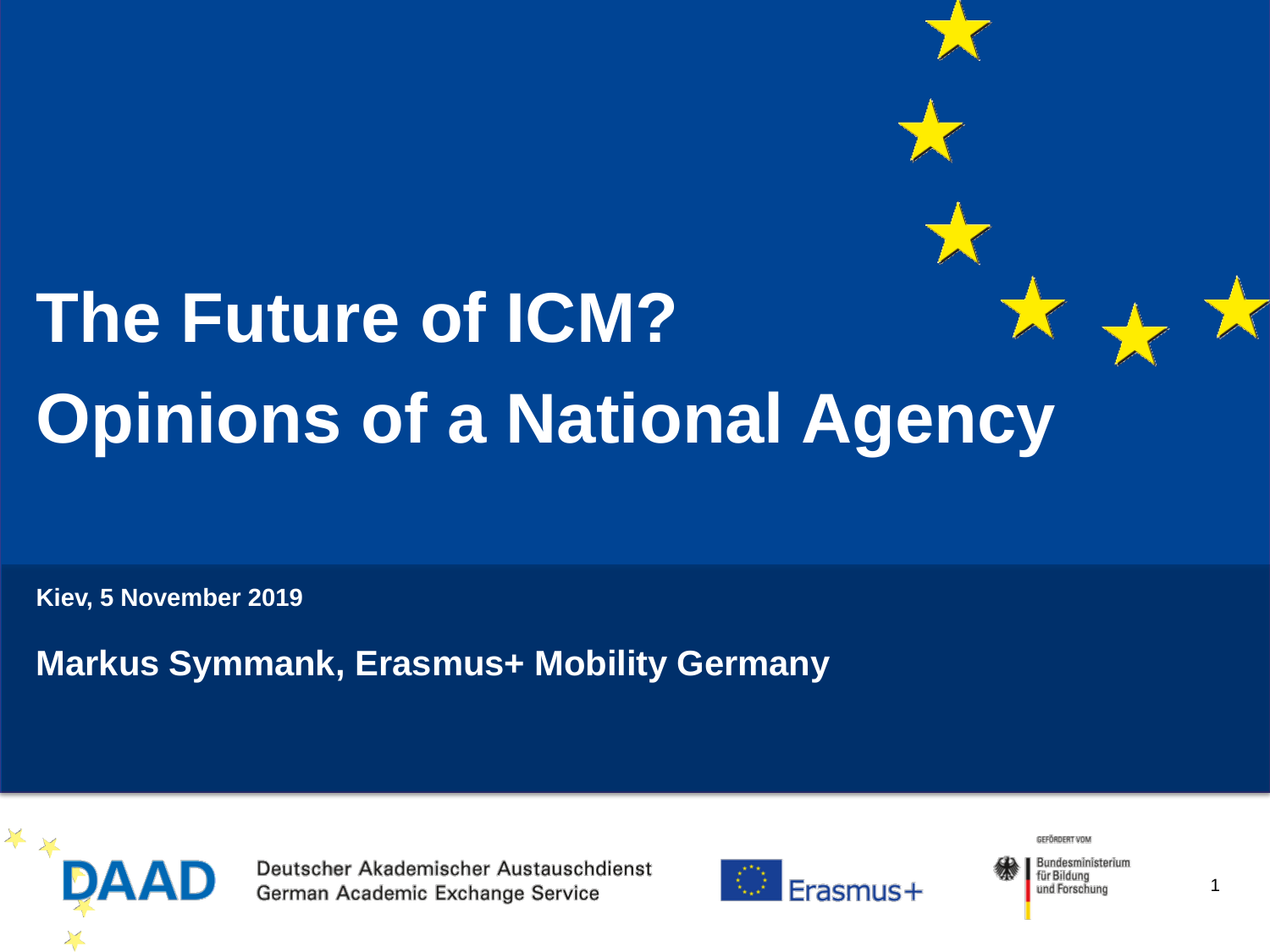#### **Prologue/Disclaimer**

#### **This presentation**

- $\blacksquare$  contains speculation,
- **u** half-knowledge,
- half-wit



Deutscher Akademischer Austauschdienst German Academic Exchange Service



GEFÖRDERT VOM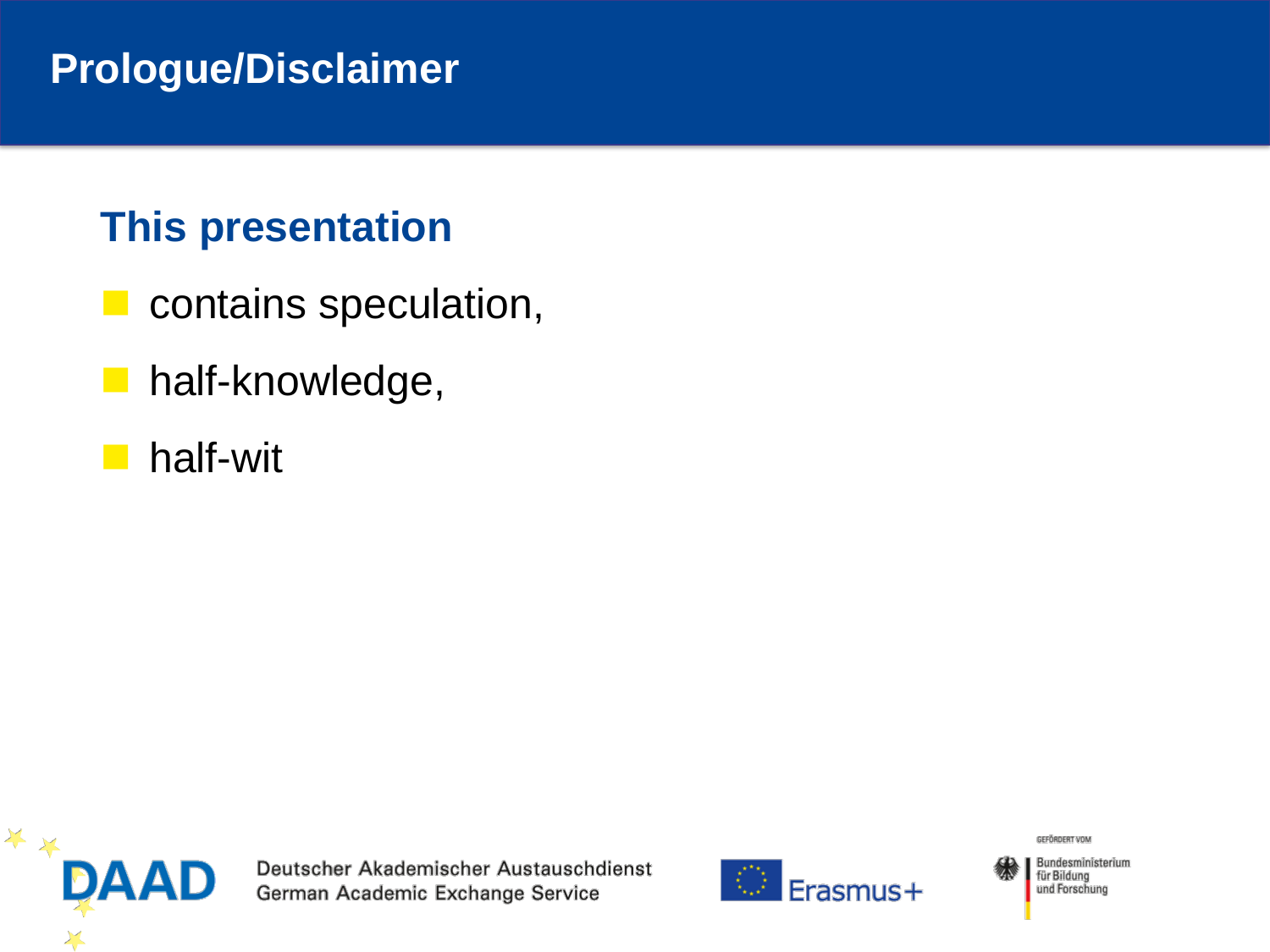## **Erasmus new programme generation 2021-2027 State of play**

- What follows Erasmus+ in the new generation of programmes?
- Commission's proposal for a new regulation/future education programme in May 2019
- Current status: Trilog negotiations (council, parliament, commission)
- ◼ Regulation covers multi-annual financial framework for 2021-2027





Bundesministerium für Bildung und Forschung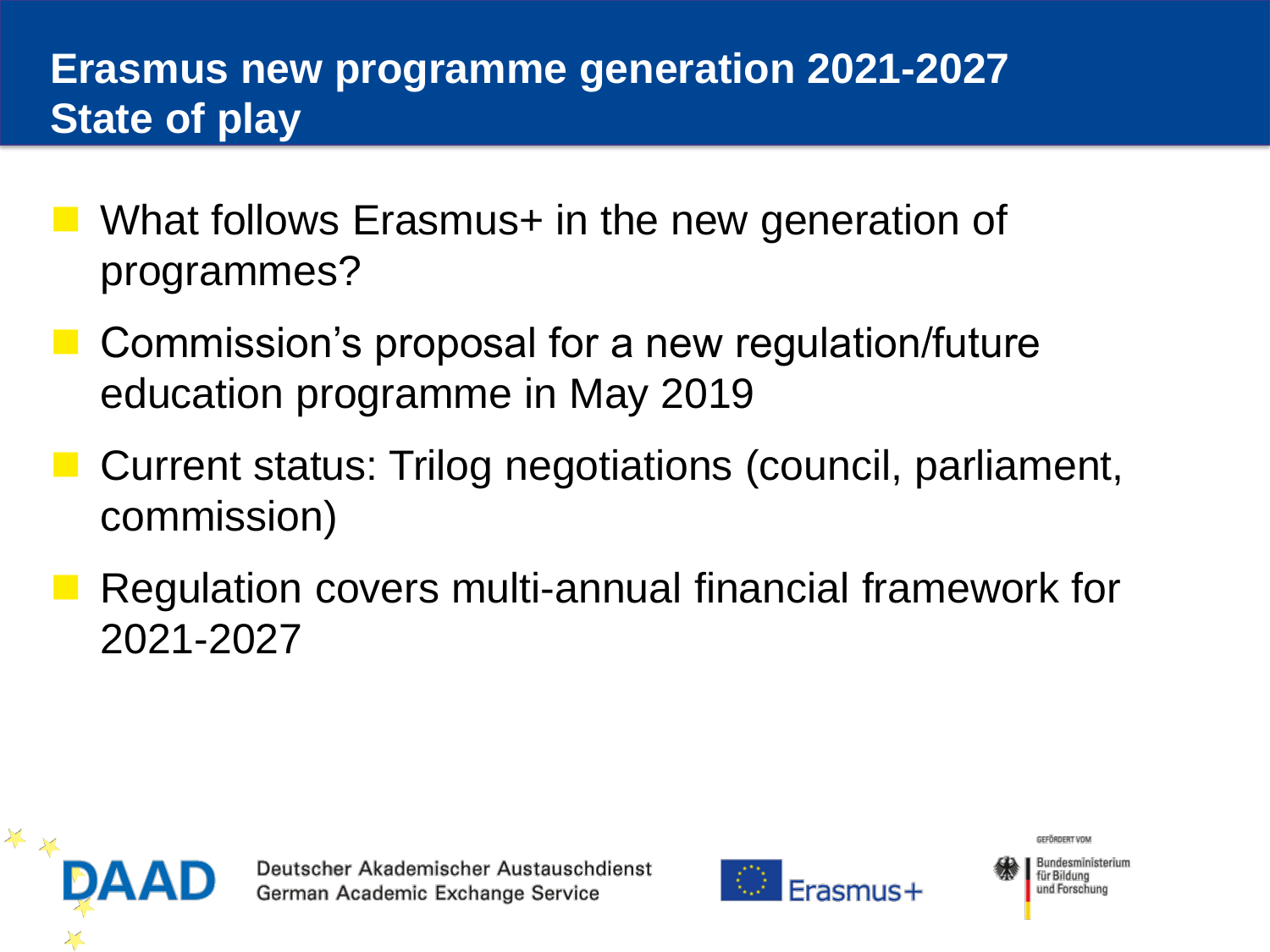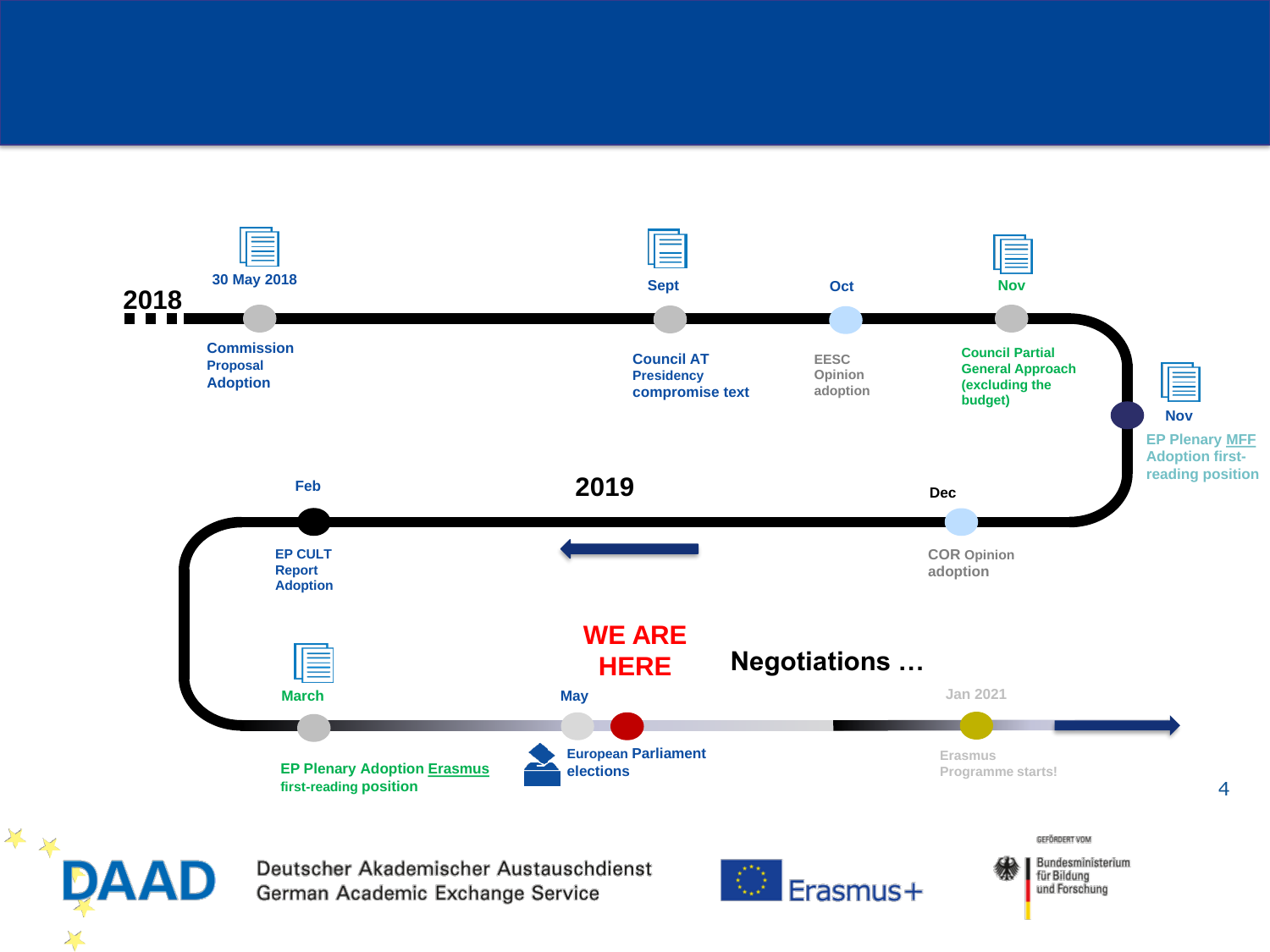#### **Headings?**

- ◼ Proposal covers budget for today's "heading 1" intra-European measures
- Proposal does not cover today's "heading 4" international cooperation windows (to follow in late 2019 or early 2020)





GEEÖRDERT VOM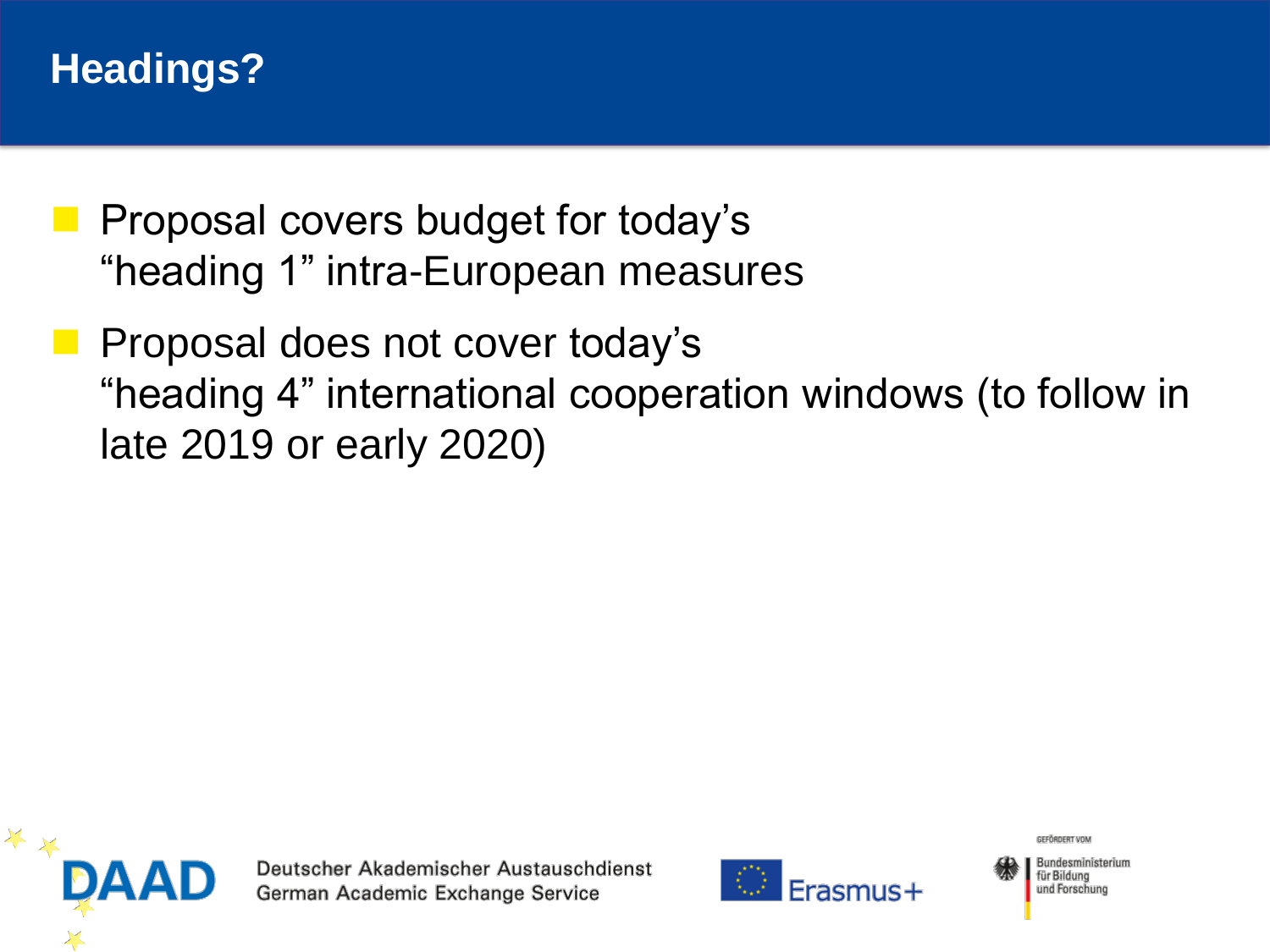Nota bene: If you hear about a doubling or tripling of Erasmus budget, this does not mean

- Higher Education benefits from this
- International Credit Mobility benefits from this





GEEÖRDERT VOM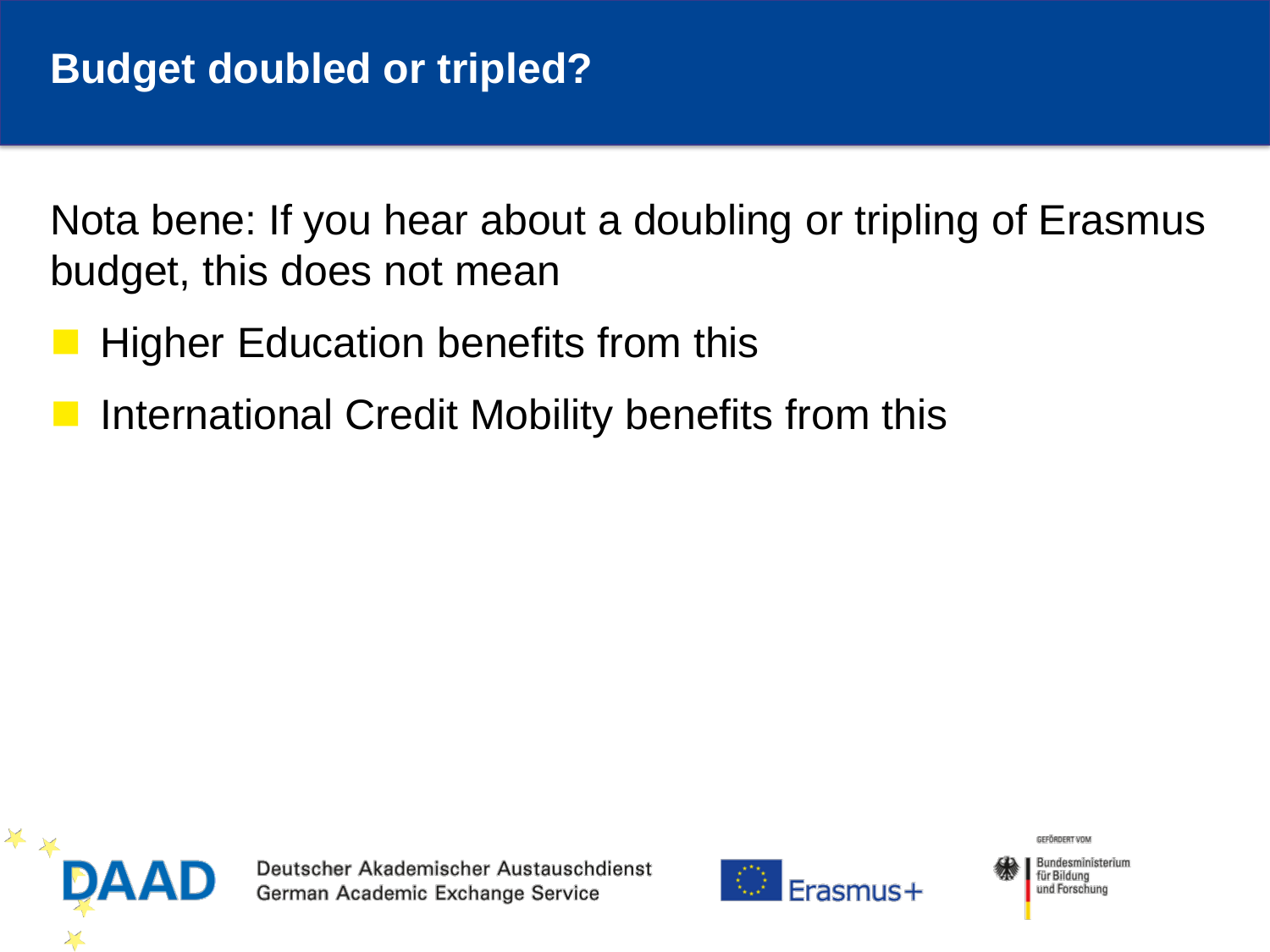- Yet ICM is going to be continued in a simplified manner
- Yet a new action might be introduced in Erasmus (depending on the funding)



Deutscher Akademischer Austauschdienst German Academic Exchange Service



GEEÖRDERT VOM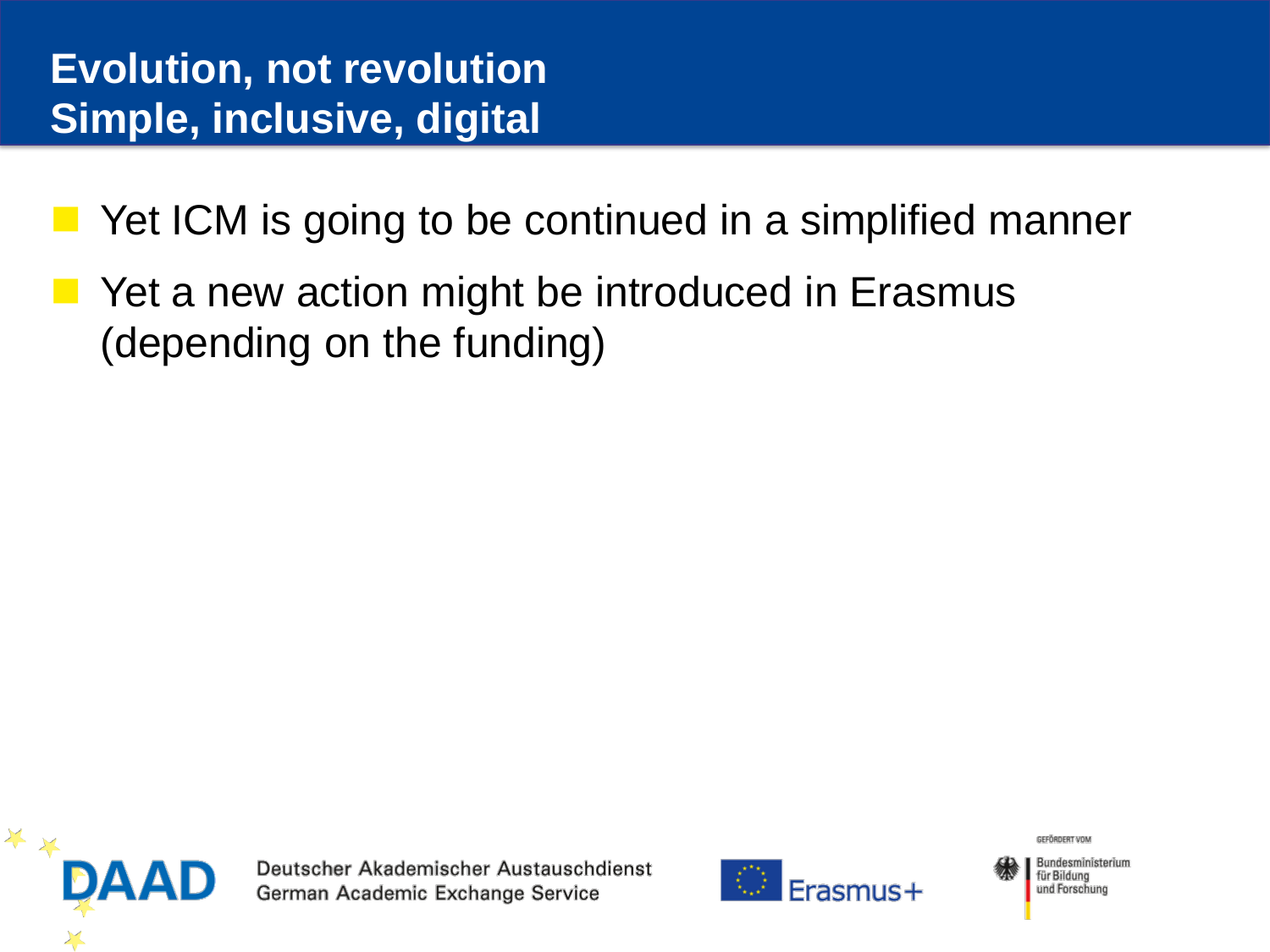Meaning

- Budget from intra-European funds
- Option for programme country HEI to use limited share for international mobility
- Idea: Alignment of funds and rules (both directions of mobility, higher/similar rates) but no strategic application for programme country HEI





GEEÖRDERT VOM Bundesministerium für Bildung und Forschung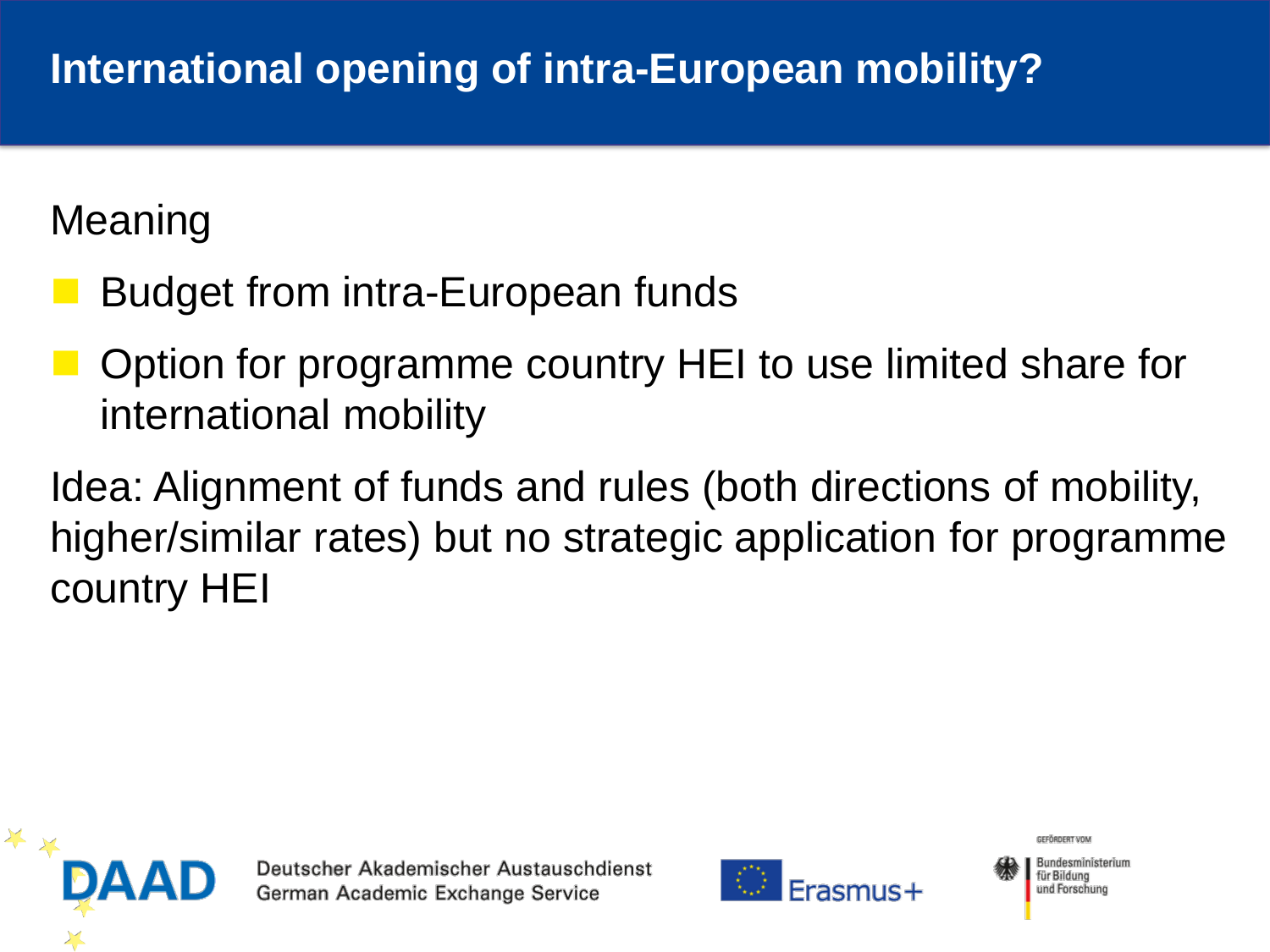Combining upsides of today's KA103 and KA107

- KA103: Full continuity/no strategic application, no selection of countries at application stage, large network of partners, easy access
- KA107: Mostly all countries of the world, both directions of mobility, higher monthly rates, travel allowance,





Bundesministerium für Bildung und Forschung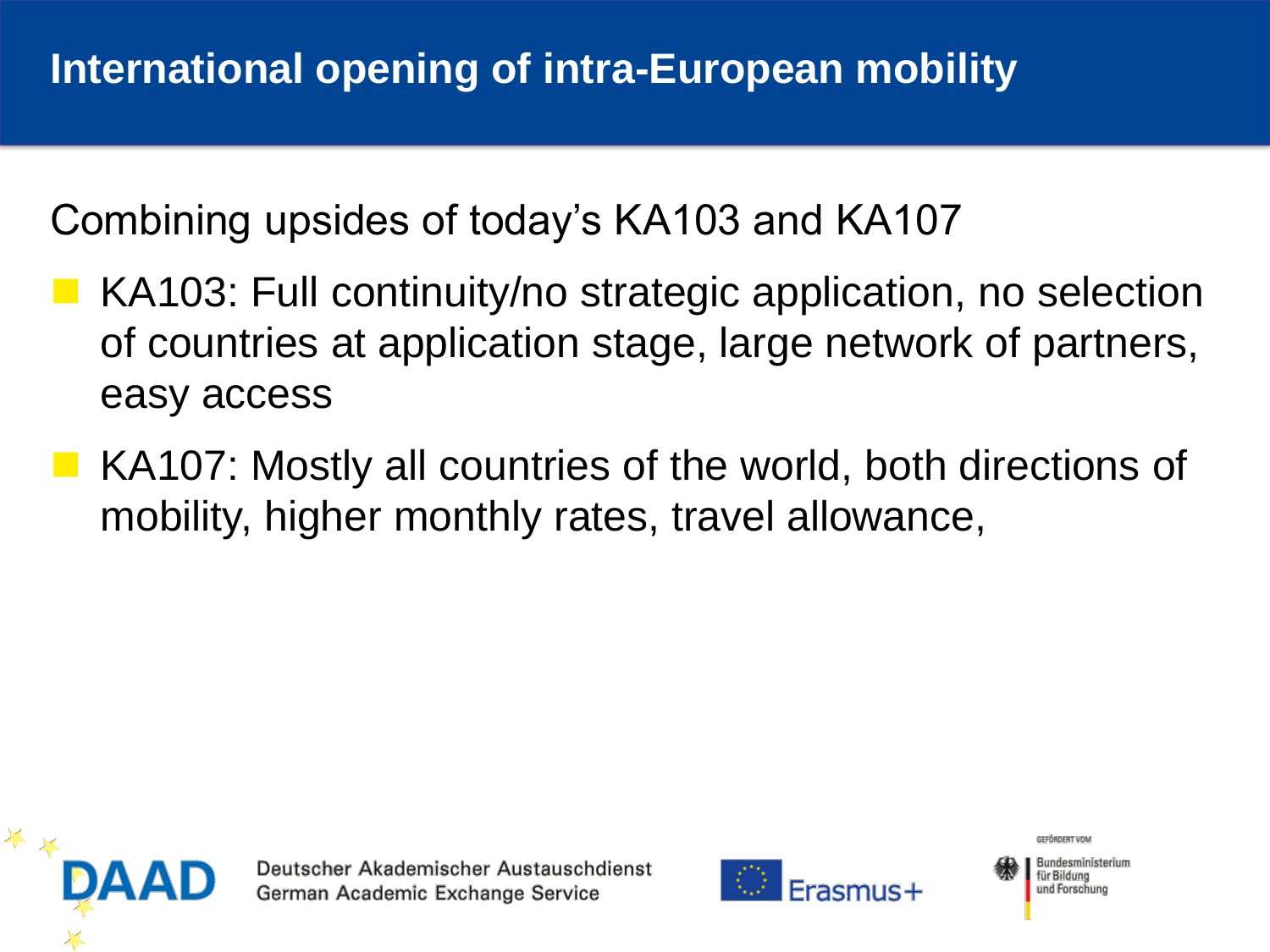## **International opening of intra-European mobility Potential in figures: Budget**

Calculation model based on 2020 call (EU COM Work Programme)

- 960 m Euro for KA103 total EU
- 10 % 96 m Euro speculative share allowed for mobility with partner countries
- 20 % 192 m Euro speculative share allowed for mobility with partner countries
- 30 % 288 m Euro speculative share allowed for mobility with partner countries





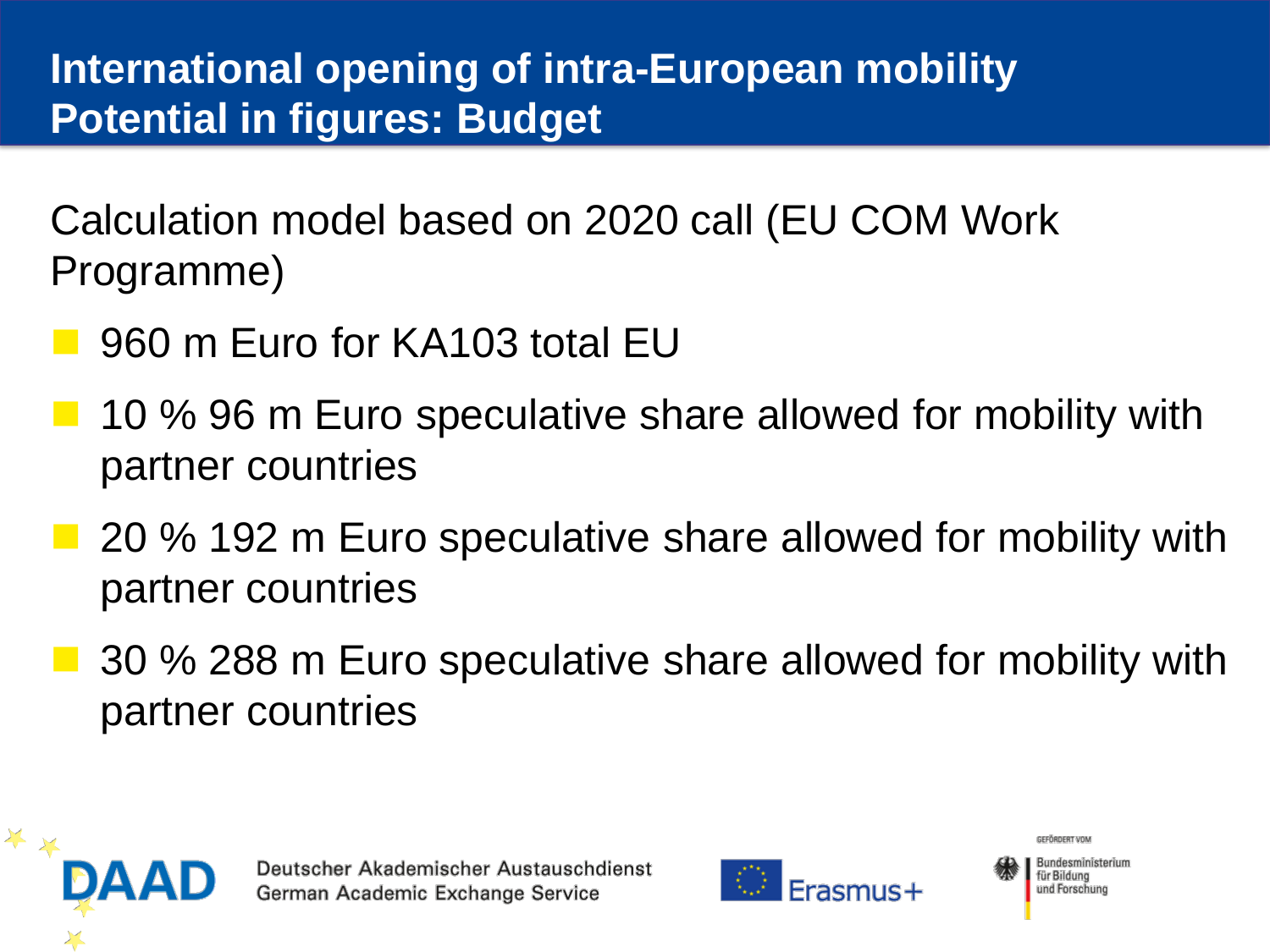### **International opening of intra-European mobility Potential in figures: Mobilities**

Translated into typical student mobilities (in/out and distances mixed at 5.500 Euro each)

- ◼ 10 % make 17.500 mobilities
- ◼ 20 % make 35.000 mobilities
- ◼ 30 % make 52.500 mobilities





GEEÖRDERT VOM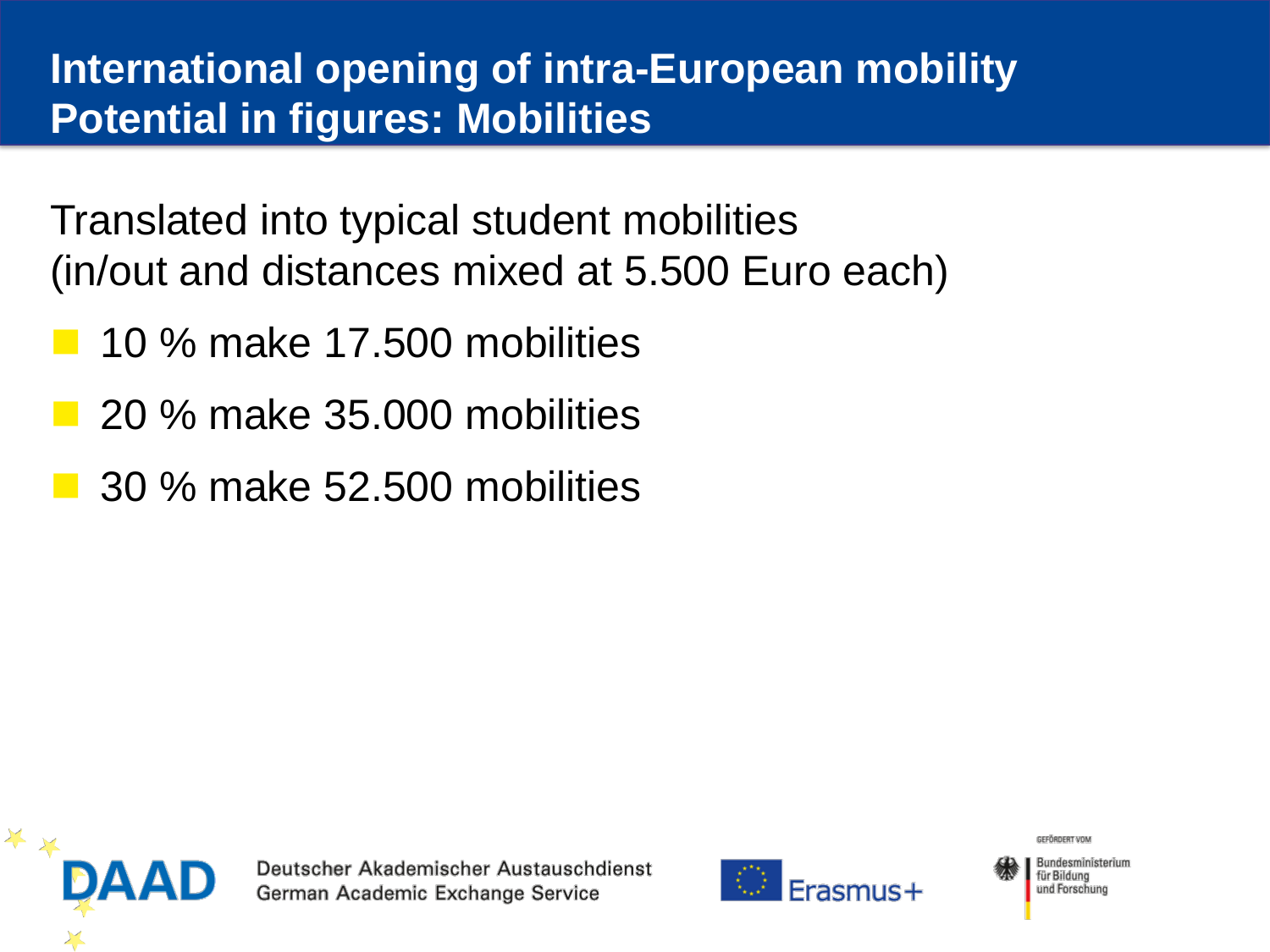- Identify strategic partners
- Bring up idea to use a share of/all of the budget for intra-European international on you
- $\blacksquare$  UA most popular partner country in the region
- Make sure incoming mobility becomes and option for your partners (language, recognition, traineeships)
- Qualify PhD and post-docs in Europe without loosing them (credit mobility)





Bundesministerium für Bildung und Forschung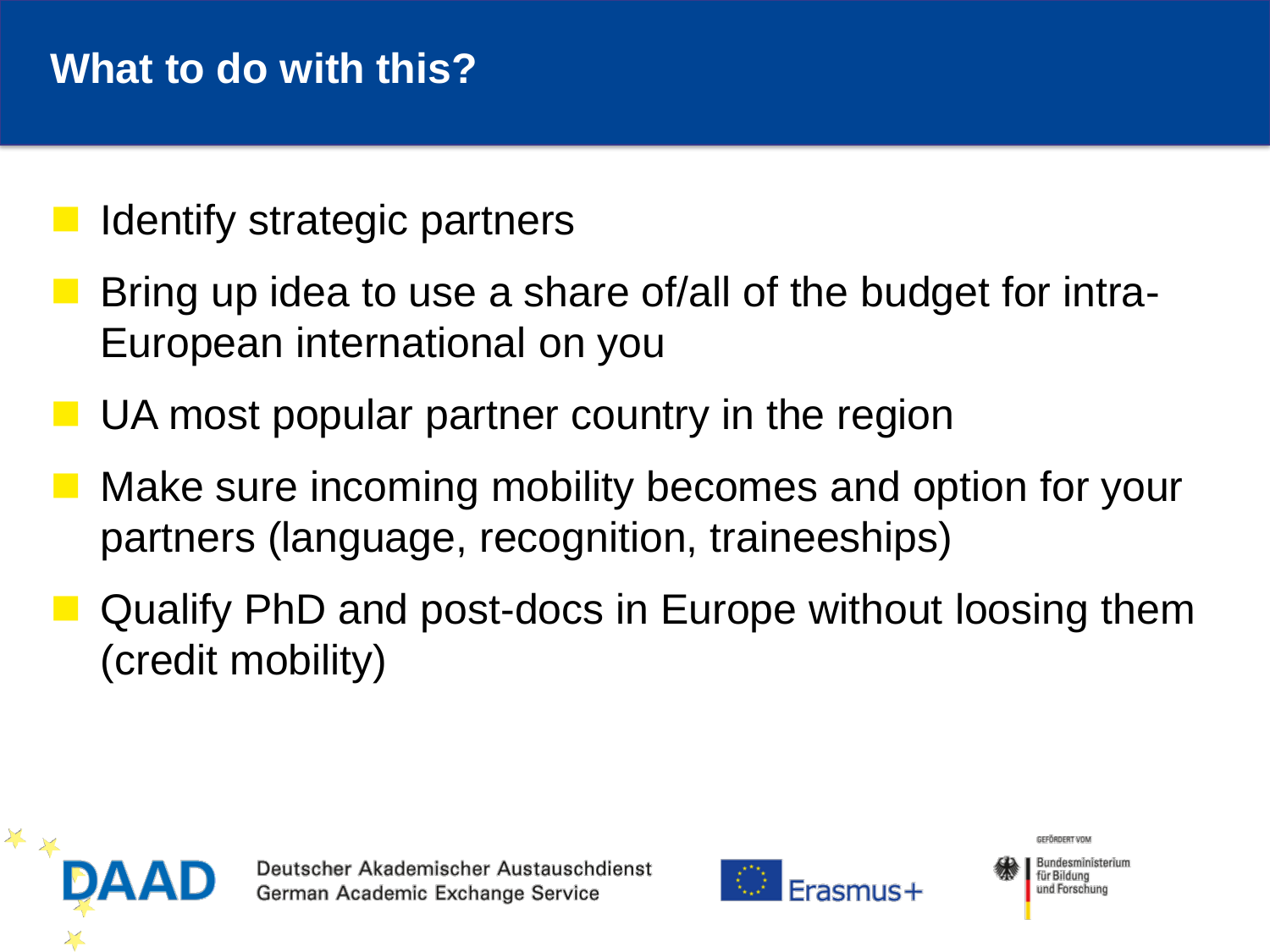- Council does not follow commission's or parliament's proposal to raise budget
- Intra-European budget not raised due to economic situation of EU: Brexit, worldwide trade conflicts, etc.
- Intra-European budget not raised enough to streamline rates and rules
- ◼ Programme country HEI looks for partner somewhere else





Bundesministerium für Bildung und Forschung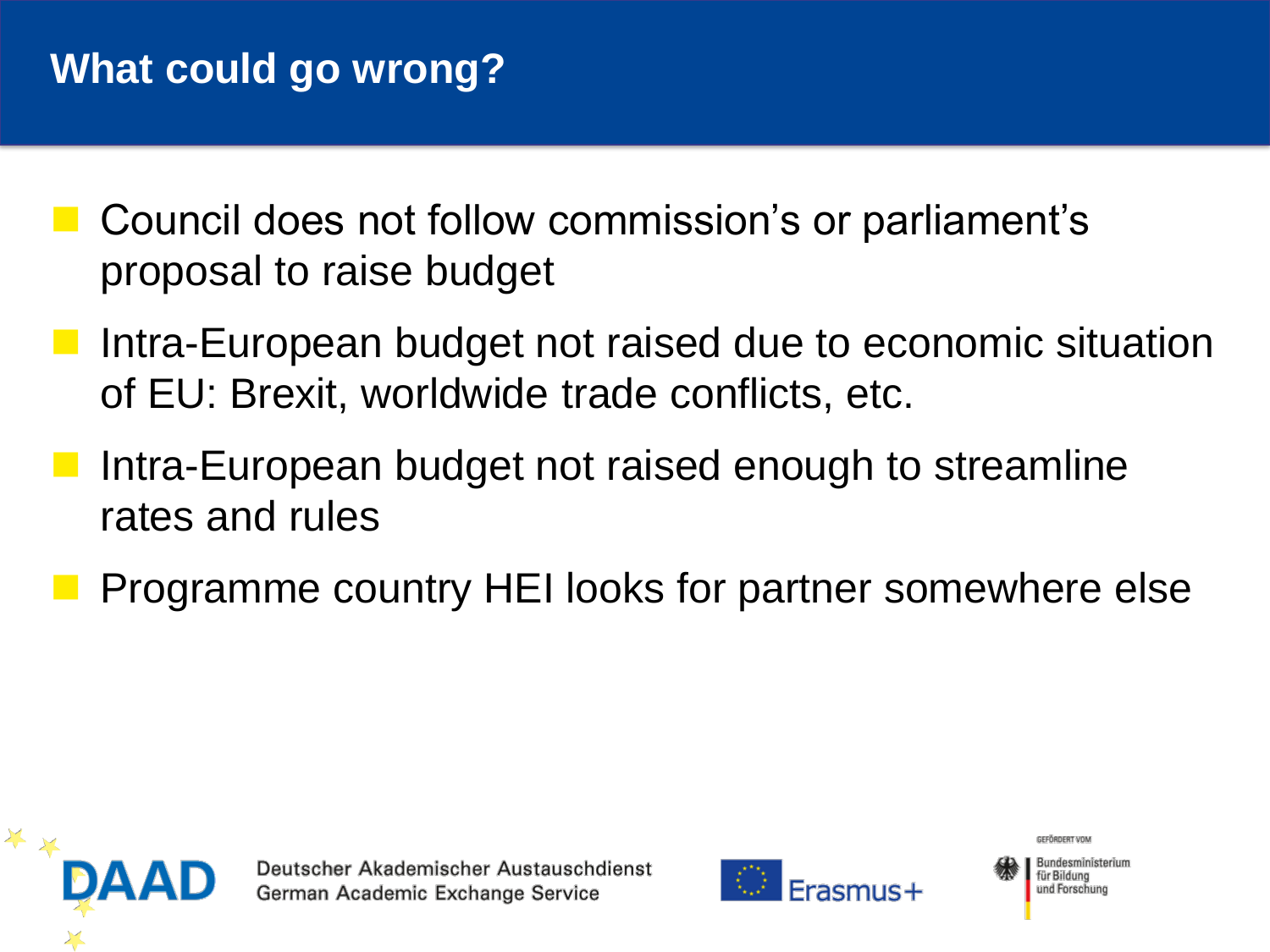#### Markus Symmank (symmank@daad.de)



Deutscher Akademischer Austauschdienst German Academic Exchange Service



GEFÖRDERT VOM